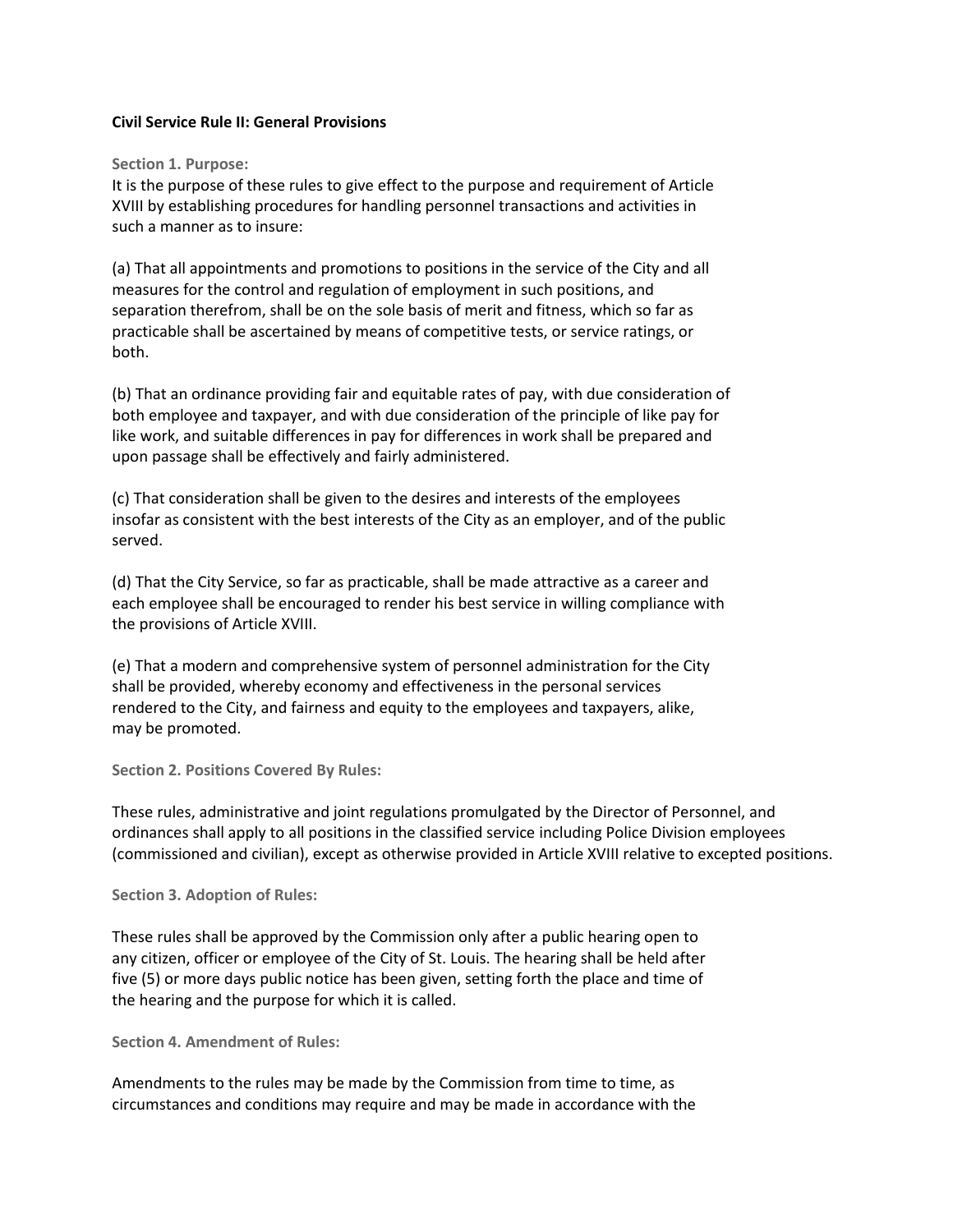procedure outlined in Rule II, Section 3.

**Section 5. Administrative Regulations:**

The Director shall promulgate and, as occasion requires, rescind or amend administrative regulations which shall prescribe the detailed procedures to be followed in carrying out the provisions of Article XVIII and of these rules.

**Section 6. Powers and Duties of the Commission:**

The Commission shall have the power and it shall be its duty:

(a) to prescribe, and to amend from time to time as such action is deemed to be desirable, rules for the administration and enforcement of the provisions of Article XVIII and of any ordinance adopted in pursuance thereof, and not inconsistent therewith;

(b) to recommend to the Mayor and Aldermen, in accordance with Article XVIII, ordinances to provide for:

> 1. a compensation plan providing properly related scales of pay for all grades of positions, and amendments to such compensation plan from time to time as may be required; and rules for its interpretation and application;

2. a plan for a system for retirement of superannuated and otherwise incapacitated employees, if and when permissible under the constitution and laws of the State of Missouri;

3. regulation of hours of duty, holidays, attendance and absence;

4. such other matters within the scope of this article as require action by the Mayor and Aldermen;

5. such changes in any such matters from time to time as may be deemed to be warranted.

(c) to make such inquiries and investigations as it may deem to be warranted regarding the administration and effect of the provisions of this article and of ordinances and rules adopted in accordance therewith, and to make such recommendations to the Director and to the Mayor and Aldermen as in its judgment may be warranted in the premises;

(d) to consider and determine any matter involved in the administration and enforcement of Article XVIII and the rules and ordinances adopted in accordance therewith that may be referred to it for decision by the Director, or on appeal by any appointing authority, employee, or taxpayer of the City, from any act of the Director or of any appointing authority. The decision of the Commission in all such matters shall be final, subject, however, to any right of action under any law of the State or of the United States;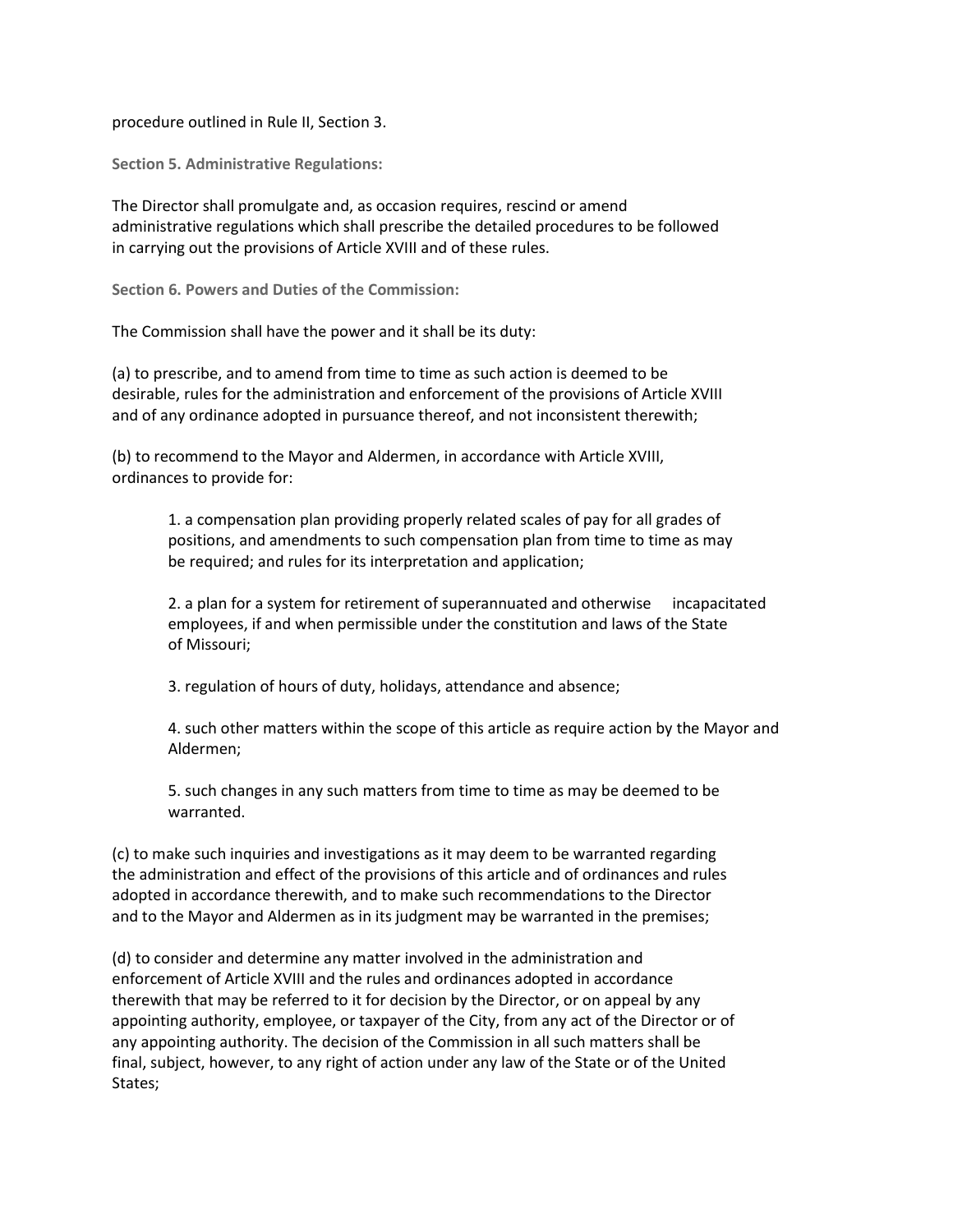(e) to hold an examination for the position of Director, whenever eligibles therefor are needed, and to certify eligibles resulting therefrom to the Mayor; also to designate an employee of the Department of Personnel to perform the duties of the Director when the position of Director is vacant and until an appointment is made from the eligibles certified;

(f) to transmit to the Mayor and Aldermen, with such additions and comments as it may desire to make, such annual and special reports as the Director of Personnel may submit for its action;

(g) to order the reinstatement without loss of pay of any employee who has been discharged, demoted, or reduced in rank or compensation for religious, racial, or political reasons;

(h) to represent the public interest in the improvement of personnel administration in the City Service;

(i) to advise the Mayor and the Director of problems concerning personnel administration;

(j) to advise and assist the Director in fostering the interest of institutions of learning, civic, professional, and employee organizations in the improvement of personnel standards in the City Service.

**Section 7. Duties and Powers of the Director:**

The Director shall have the power and it shall be his duty:

(a) as executive head of the Department, to direct and supervise all its administrative and technical activities;

(b) to serve as secretary of the Commission, to see to the keeping of the minutes and records thereof, and in all other proper ways to facilitate the actions and proceedings of the Commission;

(c) to appoint all employees of the Department of Personnel except the Director and the members of the Commission, and to direct and control their work;

(d) to direct and control, under the customary financial procedures of the City, the expenditures from appropriations for the Department;

(e) to establish and maintain a roster of all City employees showing as to each employee the class title of the position held, the salary or pay, any change in class title, pay or status, and any other necessary data;

(f) to prepare and recommend for action by the Commission rules, including a classification plan and a service rating plan, drafts of ordinances for recommendation to the Mayor and Aldermen in matters requiring such ordinances, and changes as deemed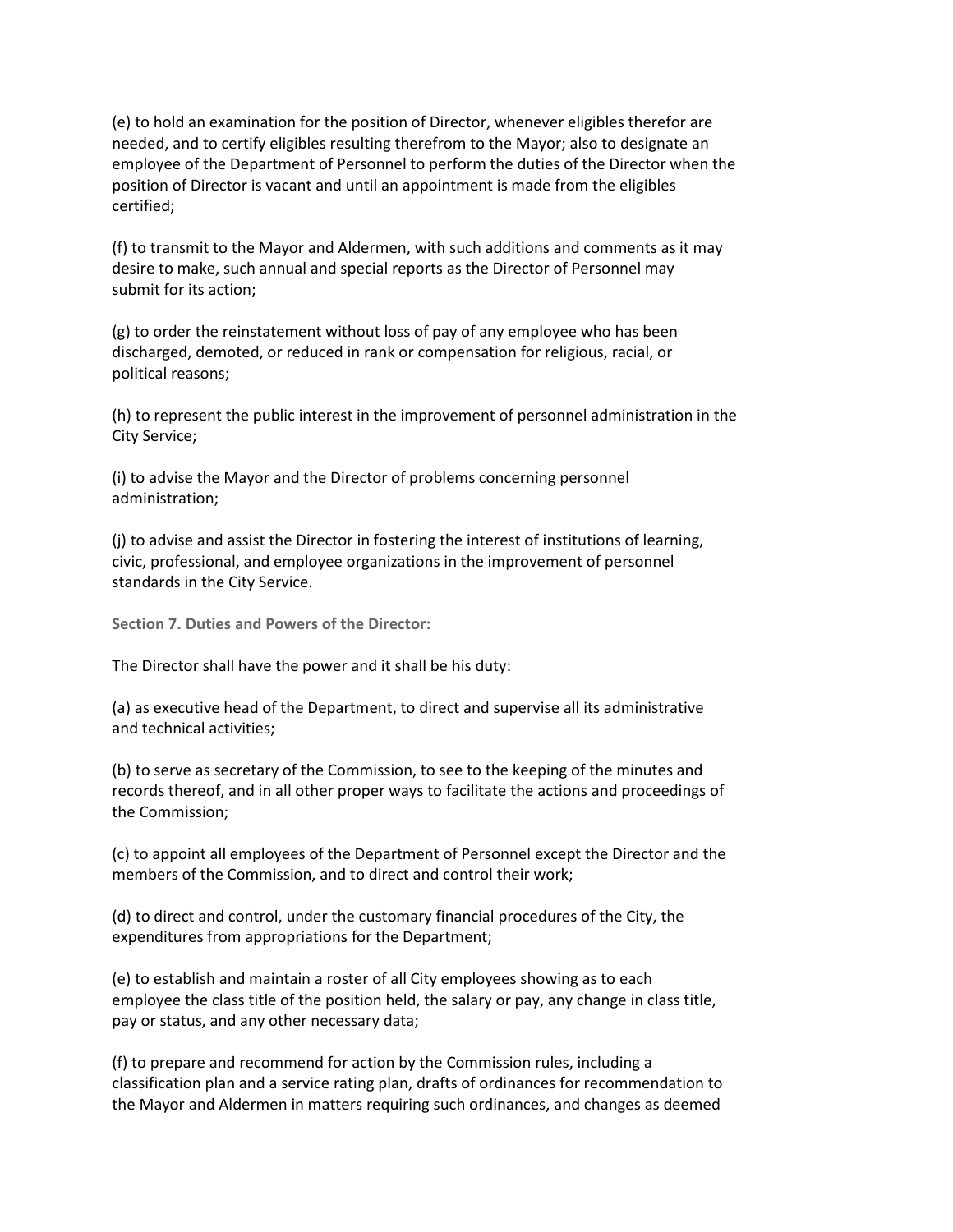desirable from time to time in such rules and ordinances, including a compensation plan;

(g) to allocate each position in the classified service to its appropriate class in the classification plan adopted under the provisions of Article XVIII, and reallocate positions as conditions warrant, from class to class;

(h) to prepare and maintain appropriate definitions of classes and grades in the classification plan and amend them from time to time as he may deem such action warranted;

(i) to hold examinations, pass upon the qualifications of applicants, and establish eligible lists as needed, and to certify names of eligibles to appointing authorities for filling vacancies in competitive positions;

(j) to cooperate with appointing officers and others in providing programs of training for employees, for employee welfare, for promoting of employee morale, and for otherwise raising of standards of performance in the service in every practicable way;

(k) to pass upon, for compliance with the provisions of the Charter and ordinances and these rules, and approve or disapprove as to compliance therewith, all appointments, demotions, transfers, promotions, service ratings, leaves of absence, changes in rates of pay, suspensions, separations, and other employment transactions affecting the status of employees;

(l) to make such investigations as he may deem desirable with respect to the enforcement and effect of the personnel provisions of the Charter and ordinances and of these rules, and such special investigations as the Commission or the Mayor may request and make special reports relative thereto;

(m) to devise and recommend to the Commission a compensation plan consisting of scales of pay for the several grades or classes in due relation to each other and to rates prevailing for like employment in private industry, rules for the interpretation and application of the plan, and changes in such plan and rules from time to time as deemed desirable, including a draft of an ordinance for recommendation to the Mayor and Board of Aldermen;

(n) to make such administrative regulations as he may deem necessary, not inconsistent with the Charter, ordinances applicable, and these rules, relative to matters involved in the administration of the personnel provisions of such Charter, ordinances, and rules;

(o) to make annual reports to the Commission for its approval and transmission to the Mayor and Aldermen on the work of the Department and the administration and effect of Article XVIII, with such recommendations for action as he may deem desirable, and such special reports as may be requested by the Commission or the Mayor;

(p) to aid the Mayor and Aldermen, and the several appointing officers, in determining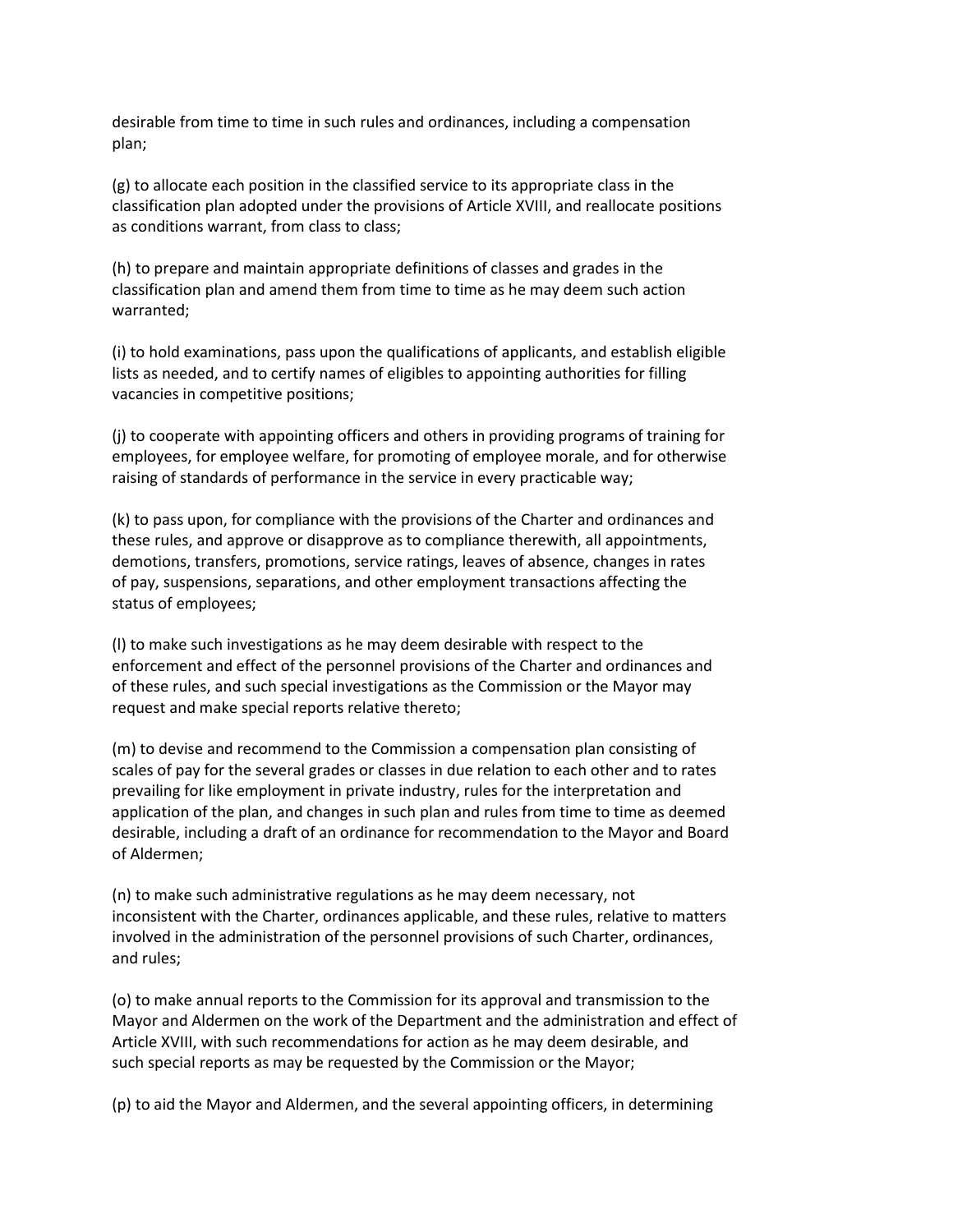the number and kinds of positions needed to carry on the City's business and in discovering and labeling unnecessary positions in order that they may be designated as supernumerary, so that they may be eliminated as opportunity affords for transfer of the employees to other positions, under the provisions of Article XVIII, and so that, as they become vacant, steps may be taken to keep them from being filled;

(q) to transfer without loss of status the employees in unnecessary and supernumerary positions to other vacant positions in the classified service under the same or different appointing authority in order to serve the best interests of the City Service;

(r) to aid the Mayor and Aldermen, and appointing authorities in all practicable ways in handling other personnel matters relating to positions under their jurisdictions;

(s) to do all other and further things necessary or proper for making effective the provisions of Article XVIII and all rules and ordinances adopted in pursuance thereof, and not inconsistent therewith, whether of the same kinds as those specified in this section, or of different kinds;

(t) to take such action, not inconsistent with Article XVIII or ordinances pursuant thereto, as may be reasonably necessary and proper to effectuate the purpose of such article and ordinances, in the absence of specific provisions in Article XVIII, ordinances, or rules of the Commission;

(u) to designate an employee of the Department to act as his deputy, upon whom the powers and duties of the Director shall devolve in the absence of the Director or his inability from any cause to discharge the powers and duties of his office;

(v) to retain, for purposes of assisting in the examination of candidates for positions of high responsibility and positions requiring unusual qualities or qualifications, the services of persons, without regard to their residence, who because of their experience or for other reasons have special acquaintance with the qualities or qualifications requisite for the positions under examination;

(w) to administer and enforce the provisions of Article XVIII, of all ordinances adopted pursuant thereto, and of these rules, subject to these rules and to appeal and review by the Commission.

**Section 8. Compliance with Law, Rules, and Orders:**

It shall be the duty of all employees to conform to and comply with, and to aid in all proper ways in carrying into effect, the provisions of Article XVIII and the rules and ordinances prescribed thereunder. Whenever the Director of Personnel shall make any order under the provisions of Article XVIII or in accordance with any rules or ordinances thereunder, the employee to whom such order is directed shall forthwith comply with the terms and provisions thereof, and any failure or neglect on the part of such employee properly to satisfy or meet the requirements of such order without sufficient justification therefor, shall be construed as grounds for his removal, subject to all rights of appeal and review provided by this Article or by ordinance or law.